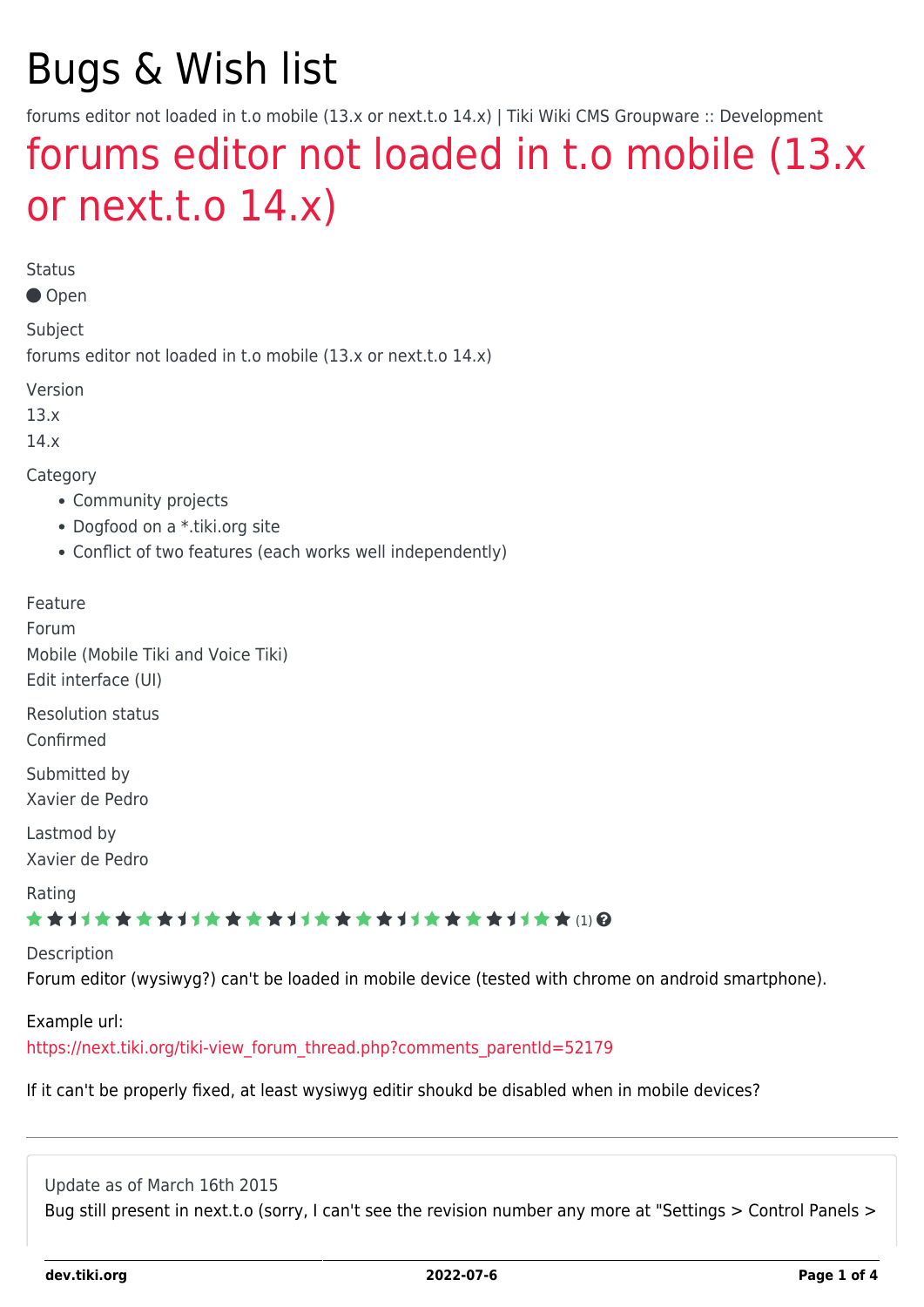General > General Preferences").

I did clear the ./temp/public/ cache folder, reloaded the url indicated in the bug report in a browser at the computer (wysiwyg shown), and then something equivalent on Chrome on Android smartphone, and still can't see the textarea to type.

So please, don't close a bug report unless you tested the fix with the described steps to reproduce it, even if some other bugs are fixed that "should" or "might" also fix the reported bug, etc. At the most, change status to "pending" while requesting to the bug poster to "Please retest". And thanks wolfgang for all you efforts to improve Tiki: they are very welcome!

In addition, no editor shown at the show.t.o instance attached to this bug report with Chome on GNU/Linux PC, using 14x r54428, either:

[http://xavi-9794-5559.show.tikiwiki.org/tiki-view\\_forum\\_thread.php?comments\\_parentId=1](http://xavi-9794-5559.show.tikiwiki.org/tiki-view_forum_thread.php?comments_parentId=1) u: admin p: admin

#### Solution

wolfganga: Fixed in r54393 /14.x and r54394 trunk. You need to clear the minified cache in /temp/public.

Importance

9

Easy to solve?

6

Priority

54

Demonstrate Bug (Tiki 19+)

#### Please demonstrate your bug on show2.tikiwiki.org

Version: trunk ▼ [Create show2.tikiwiki.org instance](#page--1-0)

Ticket ID 5559

**Created** Wednesday 18 February, 2015 21:57:08 GMT-0000 by Xavier de Pedro

LastModif Monday 16 March, 2015 09:01:15 GMT-0000

# Comments



I checked with an oldish iPhone 4s / iOS6 and can edit in forums.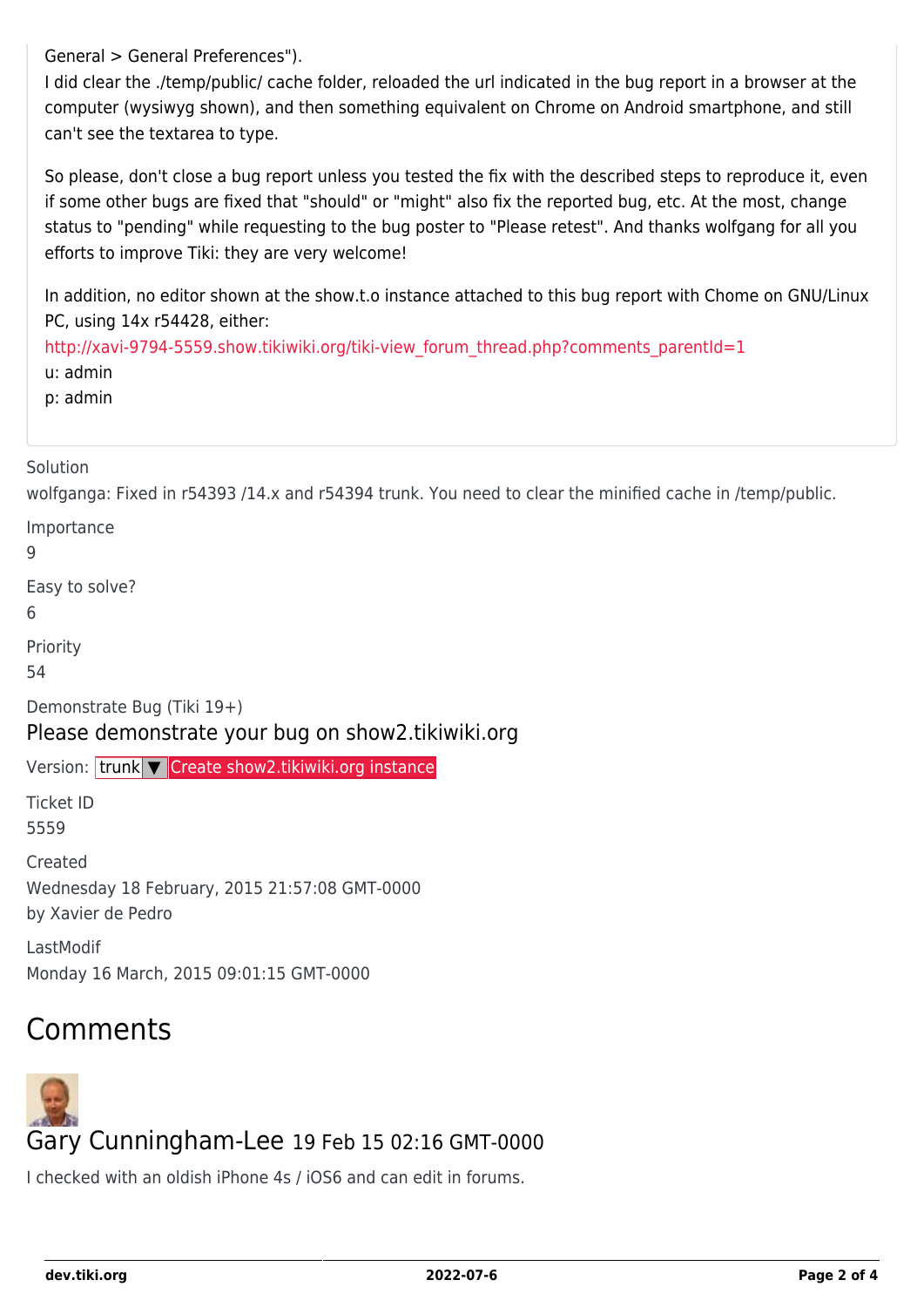

## [Jonny Bradley](https://dev.tiki.org/user8515) 10 Mar 15 16:15 GMT-0000

There are a couple of things here - one is that the previous (jquery) mobile mode should not be enabled in a tiki 13 or 14 production site (should be better in 14, but not guaranteed).

Secondly, ckeditor is broken in next.t.o (probably all sites) because of a minify regression (i suspect due to [r54227\)](http://sourceforge.net/p/tikiwiki/code/54227) "TypeError: undefined is not an object (evaluating 'window.CKEDITOR.config')" Either way, not a "blocker" imho, configuration issue

## [Jonny Bradley](https://dev.tiki.org/user8515) 10 Mar 15 16:15 GMT-0000

Minify being broken is a blocker, i reckon ;)



### Torsten Fabricius 10 Mar 15 18:32 GMT-0000

wasn't minify just recently fixed by Wolfgang A?



#### [Jonny Bradley](https://dev.tiki.org/user8515) 11 Mar 15 20:12 GMT-0000

Sadly i think that fix broke it quite a lot  $\bigcirc$ 



I should not have broken anything given that ckeditor is properly added to the js list. I'll look into this.



Or at least it should be... guess i should add a warning to that pref?